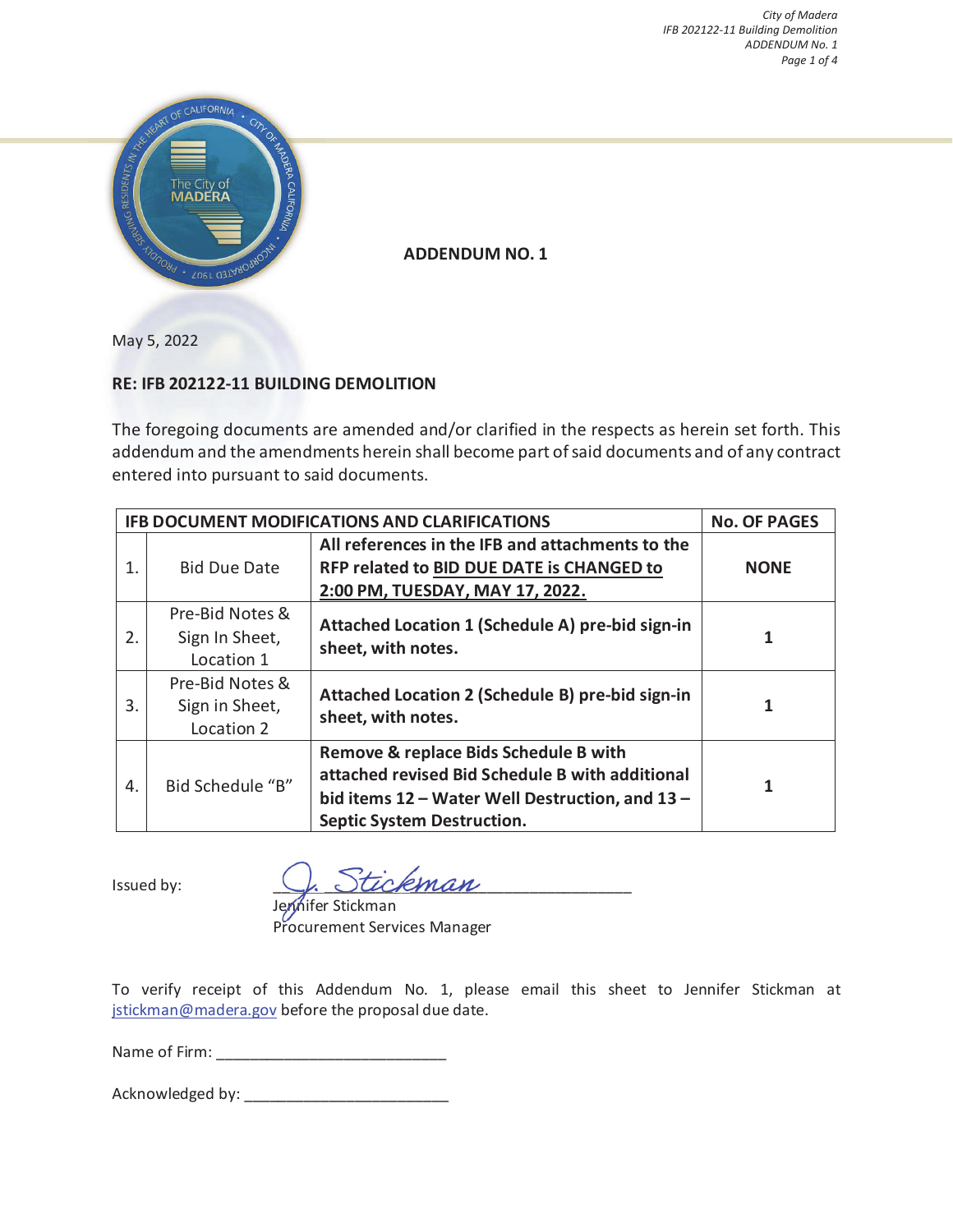#### CITY OF MADERA IFB 202122-11 BUILDING DEMOLITION PRE-BID MEETING, TUESDAY, APRIL 19, 2022

#### LOCATION 1, 621 EAST 4TH STREET

| NAME (PLEASE PRINT) | COMPANY (PLEASE PRINT) | <b>EMAIL ADDRESS (PLEASE PRINT)</b>          |
|---------------------|------------------------|----------------------------------------------|
| Derrick Kincanon    |                        | 12 es ource Environment Bid5 @ rescurse, com |
| DAVE KNOT           | DAVED KNOTT INK        | DANS C DAVED KNOTTLUC. CUM                   |
| BRIAN HERRICK       | J. KROOKER, INC        | Bergs & Resource CDM                         |
| JEFF DAVIS          | PARC ENVIRONMENTAL     | idavis eparcenvironmental-com                |
| Journe RamineL      | J. Krocker In          | Johne Jkeockerwe. Com                        |
| Erik Bowen          | BOWER Enc.             | Office a bowendous. Com                      |
|                     |                        |                                              |
|                     |                        |                                              |
|                     |                        |                                              |
|                     |                        |                                              |
|                     |                        |                                              |
|                     |                        |                                              |
|                     |                        |                                              |
|                     |                        |                                              |

The following was noted at pre-bid meeting for the Schedule A site;

- 1. Partial back wall a rear of site and tree is to be remove.
- 2. Lot is to be completely cleared and level with surrounding area.
- 3. PG & E has yet to pull the service line to meter, Fire to coordinate.
- 4. Concrete demo to terminate at back of curb line.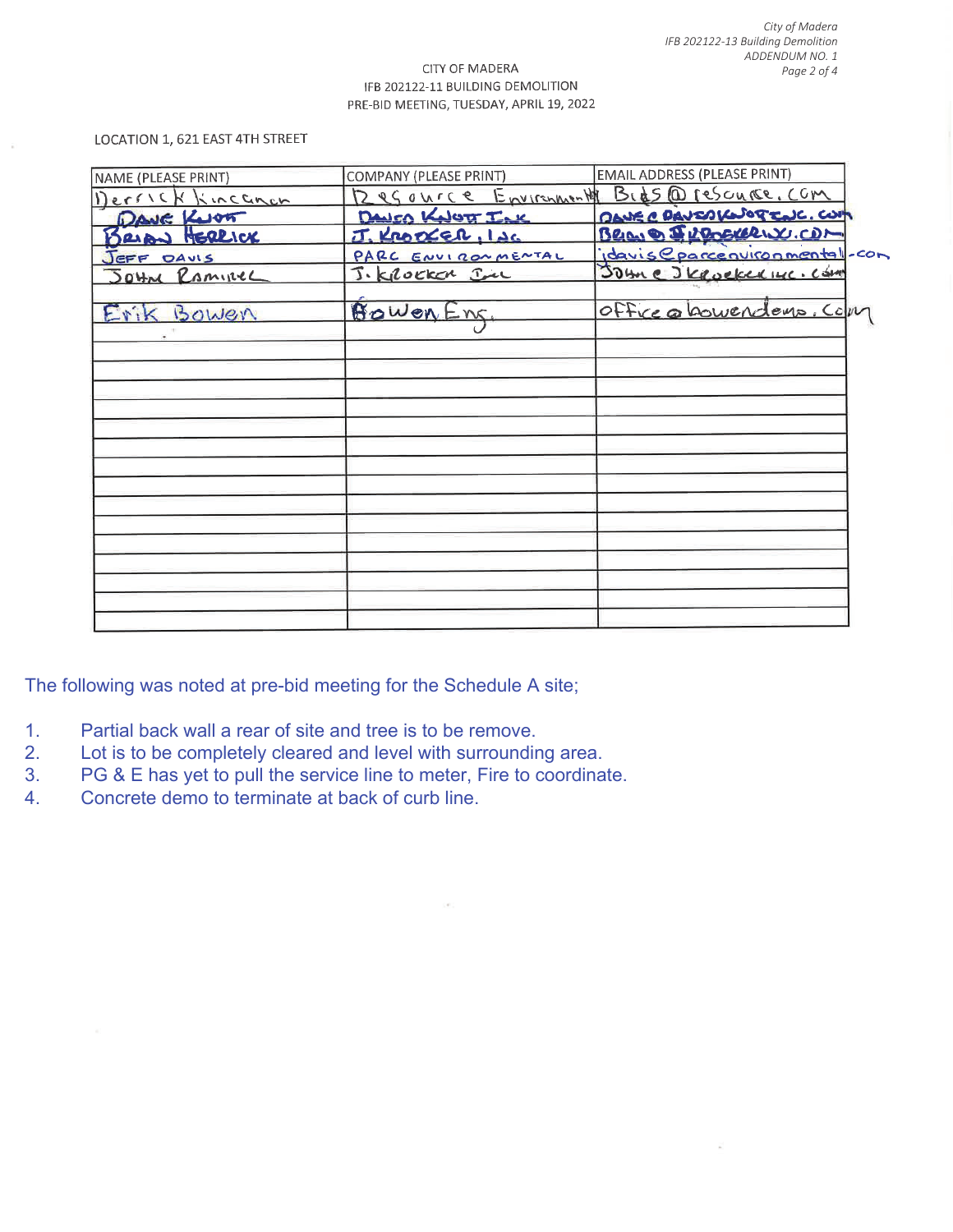#### CITY OF MADERA IFB 202122-11 BUILDING DEMOLITION PRE-BID MEETING, TUESDAY, APRIL 19, 2022

#### LOCATION 2, 16557 AUSTIN STREET

 $\overline{\mathcal{A}}$ 

| NAME (PLEASE PRINT) | COMPANY (PLEASE PRINT) | <b>EMAIL ADDRESS (PLEASE PRINT)</b>            |
|---------------------|------------------------|------------------------------------------------|
| Derrick KIACGLEN    |                        | Resource Environmental Bids 1 resource-environ |
| DANE KNOT           | DAVIO KNOT INC         | DAVE ODANISHNOTILL COST                        |
| JOHN RAMINE?        | J. KROEKER, INC        | JOHN @ J.KROGKERINGCH                          |
| BRIAN HERRICK       | J KROEKER LOC          | BRIAN & JEROEVERING. COM                       |
| JEFF DAVIS          | PARC ENVIRONMENTAL     | idavis Operconvironmental.com                  |
|                     |                        |                                                |
|                     |                        |                                                |
|                     |                        |                                                |
|                     |                        |                                                |
|                     |                        |                                                |
|                     |                        |                                                |
|                     |                        |                                                |
|                     |                        |                                                |
|                     |                        |                                                |
|                     |                        |                                                |

The following was noted at pre-bid for the Schedule B site:

- 1. Demo to include area between new cyclone fence and edge of pavement at frontage of parcel.
- 2. All trees and brush to be remove from the entire site.
- 3. The entire lot is to be disked and rolled at completion of demolition.